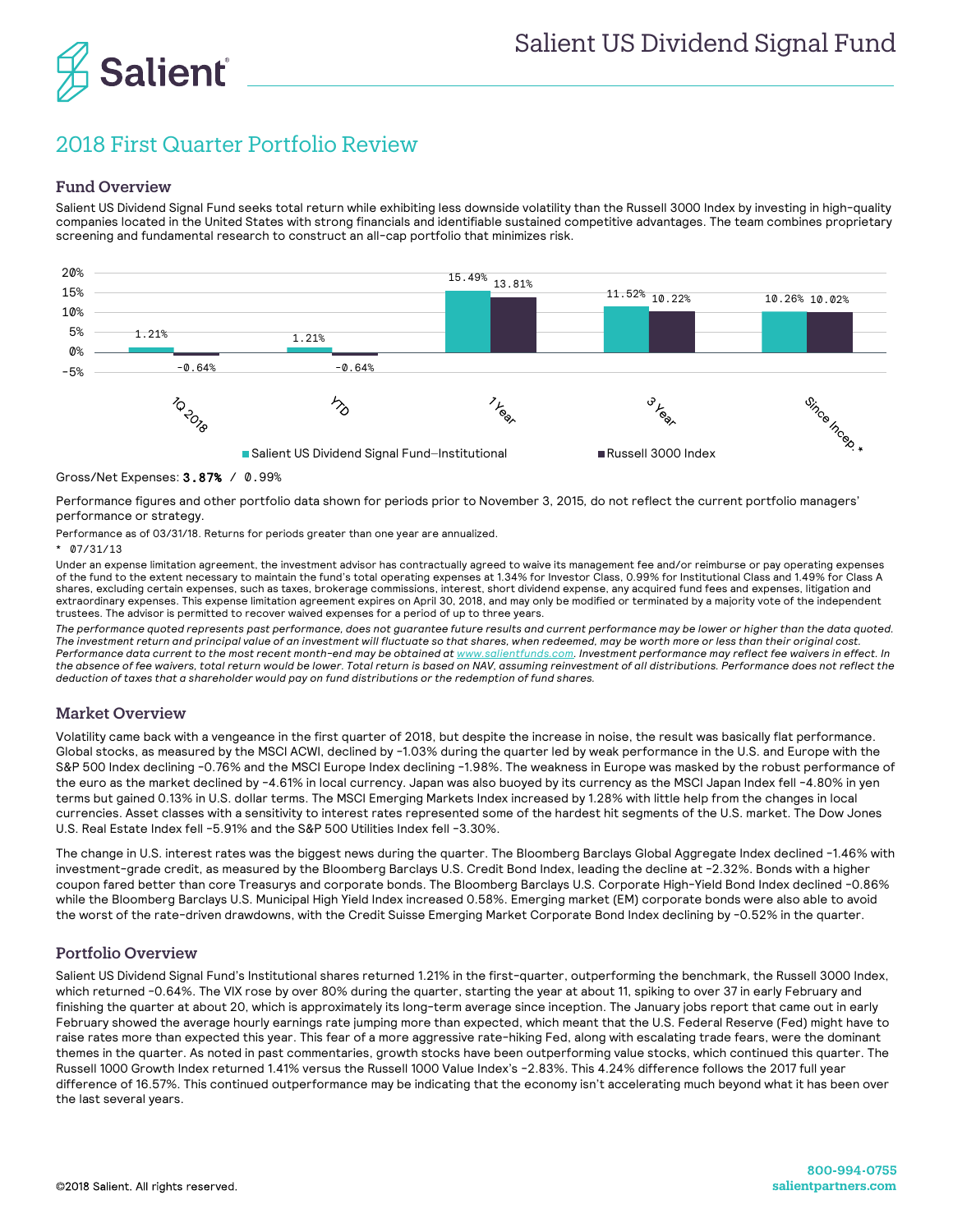

In the first quarter, the fund's top performing sector was financials. The fund was overweight the sector in this rising rate environment. The top performing stock for the quarter was Virtu Financial, a leading technology-enabled market maker and liquidity provider to the financial markets. Virtu directly benefits when volatility spikes and trading volumes increase. The fund's weakest sector in the quarter was consumer discretionary, where the portfolio had a slight underweight. Comcast was the weakest performing stock in the quarter. The company recently made an offer to buy the 61% of Sky PLC that Fox doesn't own to disrupt the sale of Fox assets to Disney. The stock has trended lower on the prospects of this proposed transaction. We still like Comcast and the outlook for the company's broad product portfolio. At quarter end, the fund was more attractively valued than the benchmark with a price-earnings ratio of 21.2x versus the benchmark's 22.7x.

# Investment Outlook

Global economic momentum continues as global gross domestic product estimates for 2018/2019 generally moved higher in early 2018. However, geopolitical intrigue possibly escalated to more protectionist trade policies and late quarter economic data that suggested at least some deceleration raised investor risk concerns. The business climate remains healthy. In the U.S., the tax cuts appear to be having the intended impact of lifting employment and increasing investment, and fiscal spend should be supportive with the new Bipartisan Budget Act. Europe remains on a positive trajectory with low inflation and good employment growth. Japan showed continued momentum with better-thananticipated capital investment and a general uptrend in domestic demand. That said, the news may be as good as it gets for this part of the cycle. Purchasing managers' indices and other leading indicators have rolled over recently and the strong yen and euro may impact corporate profits in Japan and Europe. Consumer and business confidence suffered with tough trade talk dominating the headlines. Ergo, we note the mixed data coming from several emerging markets. Central and East Asia continue to be bright spots, but Brazil and Russia are not keeping up with the global economic performance averages. As noted in last quarter's commentary, China's economy should decelerate with less stimulus after last year's National Congress. Massive leverage and excess industrial capacity will continue to slowly drag on China's economic performance. Overall, however, the fundamentals remain solid. We believe the enacted U.S. trade tariffs, if not followed by more actions, will have limited impact. The 25% steel and 10% aluminum tariffs will result in an effective \$11 billion tax on consumers of these metals—a potentially big pill for certain industries like aircraft and machinery, but negligible for the \$19 trillion U.S. economy. The announced duties by China are even less impactful. Assuming a successful renegotiation of the North American Free Trade Agreement (NAFTA) and no full-blown global trade war, we look for very modest impact on the global business climate. We also highlight the very slow inflation burn with some wage price pressures offset by other more modest inflation data, which suggests that central banks can continue to be measured in accommodation removal.

*You should consider the investment objectives, risks, charges and expenses of any mutual fund carefully before investing. The prospectus contains this and other information and is available, along with information about the series of funds under the Forward Funds trust ("Salient Funds"), by downloading one fro[m www.salientfunds.com](http://www.salientfunds.com/) or calling (800) 999-6809. The prospectus should be read carefully before investing.*

The series of funds under the Forward Funds trust ("Salient Funds") are distributed by Forward Securities, LLC. Forward Management, LLC d/b/a Salient is the investment advisor to the Salient Funds.

Salient US Dividend Signal Fund seeks total return, with dividend and interest income being an important component of that return, while exhibiting less downside volatility than the Russell 3000 Index.